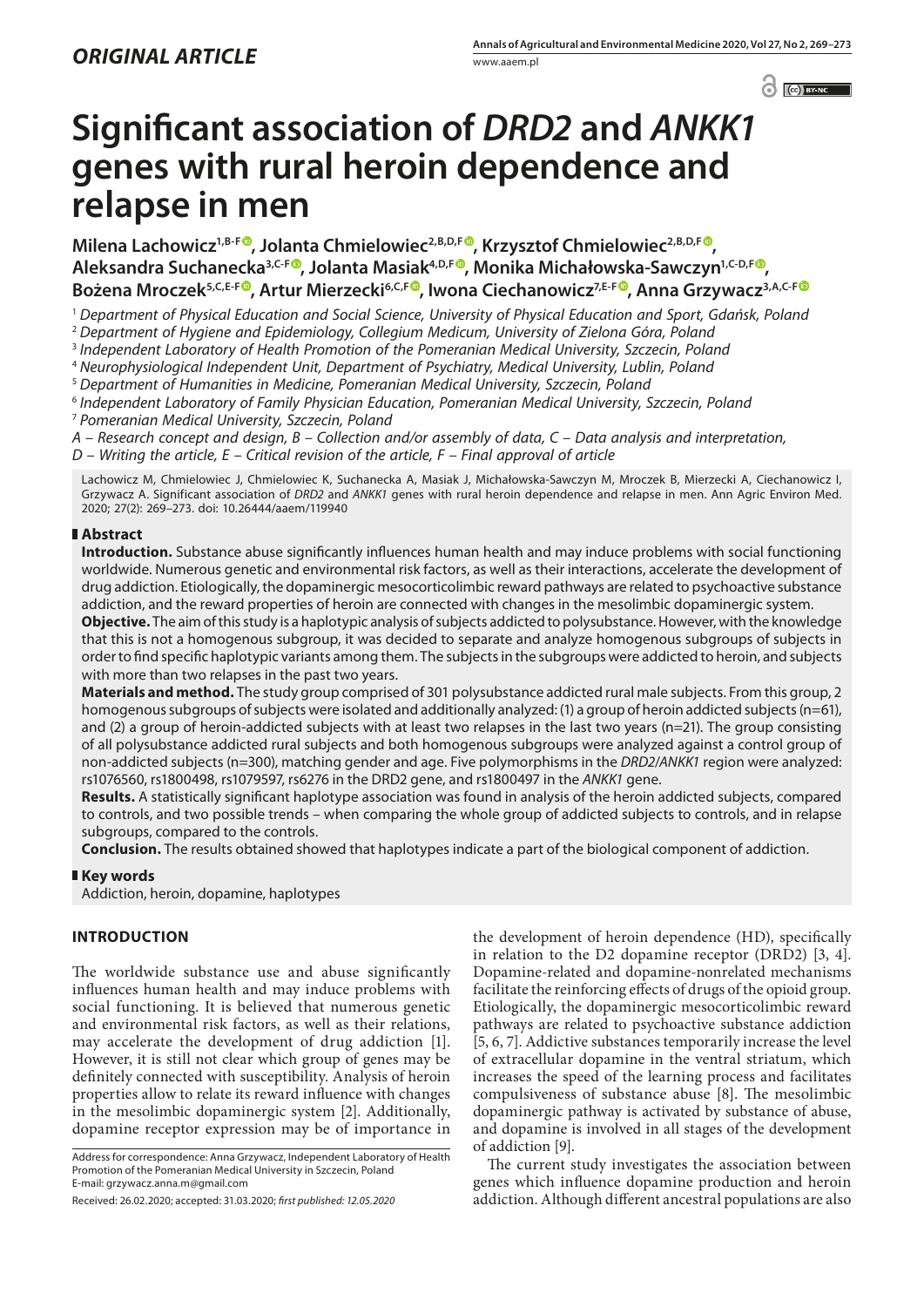at risk of developing drug addiction, differences in linkage disequilibrium (LD) and allele frequencies may indicate the presence of some specific genetic risk factors. The genes selected for this analysis include encoding DA (dopamine) receptor and ANKK1 (Ankyrin repeat and kinase domain containing 1) protein kinase. The dopamine receptor 2 gene was chosen for this study due to the importance of dopamine in the addiction process, which is supported by many studies [10, 11, 12]. Since both genes are located next to one another and are possibly clustered together with *NCAM1* (Neural cell adhesion molecule 1) and *TTC12* (Tetratricopeptide Repeat Domain 12 gene) genes due to the regulatory functions that are to be maintained across evolution to preserve phenotypic integrity [13], the *ANKK1* gene was also analyzed in this study.

Earlier observations indicate that *DRD2* may be treated as one of the most interesting candidate gene in studies on heroin dependence (HD). Previously, the human *DRD2* gene was thought to be located on chromosome 11q22–23 [14], now it is known that it is shorter and on chromosome 11q23.2. Interestingly, one of the most often analyzed polymorphic sites, Taq1A (rs1800497), is located in the *ANKK1* gene and not in *DRD2*. The *Taq1A* is in linkage disequilibrium with variants located in the dopamine receptor 2 gene, which confirms its functional relation, and both genes are often analyzed together in the context of addictions [15, 16]. It is also of great importance that the *ANKK1* gene in the central nervous system is expressed only in astrocytes which, due to bilateral communication with synapse, are thought to be part of the synapse [17]. ANKK1 belongs to the RIP (Receptor-Interacting Protein) serine/threonine kinase family. These kinases are important in cell proliferation, differentiation and activate transcription factors [18]. *DRD2* gene is probably regulated by ANKK1 through NF-kappaB (Nuclear FactorkappaB). ANKK1 is activated by apomorphine-dopaminergic agonist, which indicates another link with the dopaminergic system [19].

Other polymorphisms studied in the *DRD2* gene region in the context of addiction include: the *TaqIB* (rs1079597), *TaqID* (rs1800498) polymorphisms, and the deletion of cytosine 141 (-141C Ins/Del, rs1799732). There is high linkage disequilibrium (LD) between *TaqIA* and *TaqIB* in Asian, American, and European populations [20, 21]. However, low LD has been noted in relation between these two polymorphisms and the -141C Ins/ Del polymorphism [22]. The *TaqIA* polymorphism is located in *ANKK1*, whereas the *TaqIB*, *TaqID* and -141C Ins/Del variants are located in the intron and promoter regions of *DRD2*, respectively. Some studies have noted the relationship between addictive behaviours and TaqIA minor allele and heroin, cocaine, and alcohol and tobacco dependence [1, 23, 24, 25, 26, 27]. The *TaqIB* minor allele appears more often in the HD context, alcohol dependence and poly-substance abuse [1, 28, 29, 30]. As mentioned before, *ANKK1* is located very close to *DRD2*, and the LD between SNPs in both genes is high. This is the coding region of *ANKK1* where the *TaqIA* polymorphism (rs1800497) is located. Potentially, *ANKK1* and the dopaminergic system are interrelated [31]. There have been several supporting reports on the association between dopamine-connected genes and heroin or cocaine addiction. The relationship between *ANKK1/DRD2* SNPs and heroin or cocaine addiction/abuse has been observed in different populations [1, 28, 32, 33, 34, 35, 36, 37, 38, 39].

The biological basis of addiction is still not well understood, and although 50% of the risk factors has been attributed to the genetic component, the roles of the myriad of individual candidate genes in conferring genetic risk are not well characterized. Haplotype analyses may shed light on the collective risk profile in this context. Therefore, the current study focuses on the analysis of haplotypes in people addicted to heroin. A thorough analysis was also carried out of this genetic relationship in connection with 5 genetic markers for the *DRD2* and *ANKK1* genes to assess the influence of *DRD2/ ANKK1* variants in the pathogenesis of heroin dependence.

## **MATERIALS AND METHODS**

**Subjects.** After the approval of the Bioethics Committee of the Pomeranian Medical University (KB-0012/106/16), as well as an informed, written consent of the subjects had been granted, the study was carried out in the Independent Laboratory of Health Promotion at the Pomeranian Medical University in Szczecin, Poland. The study involved 601 subjects – 301 men from rural areas (mean age  $= 28$ ,  $SD = 6.45$ ) addicted to more than two psychoactive substances (polysubstance addiction), staying in a rehabilitation centre, and 300 healthy, non-addicted men (mean age = 22,  $SD = 4.57$ ). The research and control groups were examined by a psychiatrist. For the control group, addiction and other mental diseases were excluded by applying the M.I.N.I. Mini International Neuropsychiatric Interview. The main aim of this study was haplotypic analysis of polysubstance addicted subjects; however, knowing that this is not a homogenous subgroup, it was decided to separate homogenous subgroups of subjects and analyze them separately in order to find specific haplotypic variants among them. The subgroups comprised subjects addicted to heroin and subjects with more than two relapses in the past two years.

**Genotyping.** Blood from the ulnar vein was collected from all subjects. DNA was isolated using standard procedures. The PCR method was used to genotype samples. Genotyping was performed by fluorescence resonance energy transfer using the real-time PCR method on the LightCycler ® 480 II System (Roche Diagnostic, Basel, Switzerland). PCR was performed according to standard procedures. The fluorescence signal was plotted against temperature to provide melting curves for each sample. Peaks for rs1800497 were obtained at 58.95 °C for the T allele and 67.17 °C for the C allele. For rs6276, they were at 59.14 °C for the G allele and at 67.66 °C for the A allele. For rs1076560 – 57.13 °C for the A allele and 64.40 °C for the C allele. For rs1800498 – 57.87 °C for the T allele and 66.34 °C for the C allele. For rs1079597 – 57.41 °C for the G allele and 62.25 °C for the A allele. Figure 1 shows selected polymorphic loci.

**Statistical analysis.** Haplotype analysis was carried out using R software with Bioconductor packages haplo.stats and genetics. Linkage Disequilibrium and graphical image of the LD were performed by Haploview ver. 4.2 (Fig. 2).

Location of 5 polymorphisms in the *DRD2/ANKK1* genes region is shown in the upper panel; output of Haploview version 4.2 is shown in the lower panel.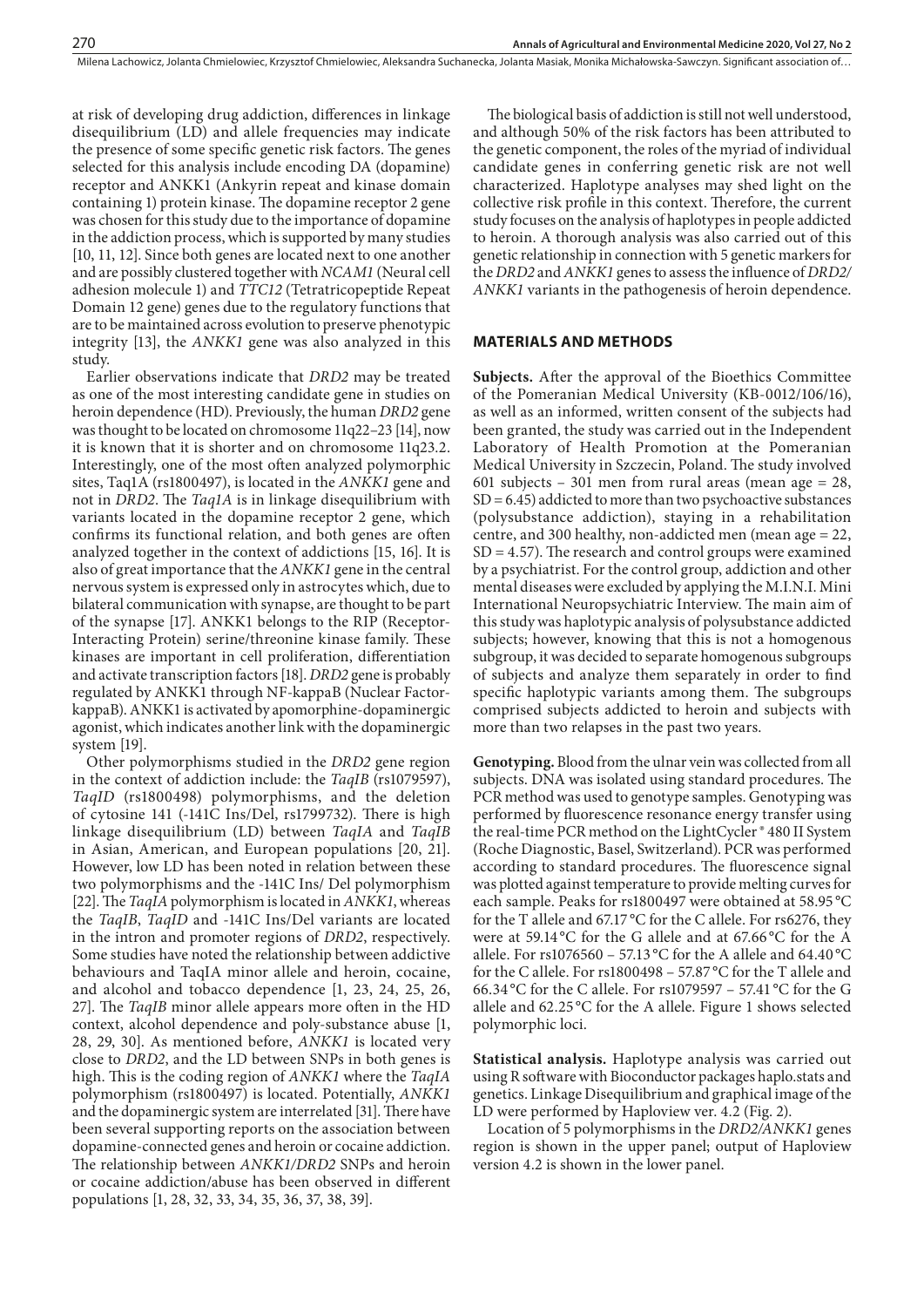Milena Lachowicz, Jolanta Chmielowiec, Krzysztof Chmielowiec, Aleksandra Suchanecka, Jolanta Masiak, Monika Michałowska-Sawczyn . Significant association of…



**Figure 1.** Localization of polymorphisms applied within *DRD2* and *ANKK1* gene. 5 selected markers provided a coverage of DRD2/ANKK1 as a result of the random SNP selection method.



**Figure 2. L**inkage Disequilibrium structure of 5 polymorphisms in the *DRD2/ ANKK1* genes region.

D' – Lewontin's D'; SNP1 – polymorphism *DRD2* rs1076560; SNP2 – polymorphism *DRD2 TagID* rs1800498; SNP3 – polymorphism *DRD2 TagIB* rs1079597; SNP4 – polymorphism *DRD2* Ex8 rs6276; SNP5 – polymorphism *ANKK1 TagIA* rs1800497

#### **RESULTS**

**Haplotype analysis.** Figure 2 shows the haplotype blocks and Linkage Disequilibrium tructure of the *DRD2* and *ANKK1*, as

**Table 1. F**requency of haplotypes built from polymorphisms: *DRD2* rs1076560 (A/C), *DRD2 Tag 1D* rs1800498 (C/T), *DRD2 Tag 1B* rs1079597 (A/G), *DRD2* exon 8 rs6276 (A/G) and *Taq1A* rs1800497 (C/T) of the *ANKK1* gene in rural individuals addicted to psychoactive substances and in the control group

| Haplotype            | Hap-Score  | p.val   | Overall<br>frequency | Control<br>$(n=300)$ | Case<br>$(n=301)$ |
|----------------------|------------|---------|----------------------|----------------------|-------------------|
| $C$ -T-A-A-C         | $-1.90899$ | 0.05626 | 0.00517              | 0.00950              | <b>NA</b>         |
| $C$ -T-G-G-C         | $-1.25506$ | 0.20946 | 0.08429              | 0.09393              | 0.07208           |
| $A - C - A - A - C$  | $-0.92437$ | 0.35529 | 0.00514              | 0.00703              | 0.00204           |
| $A-T-A-A-T$          | $-0.81511$ | 0.41501 | 0.01455              | 0.01801              | 0.01079           |
| $A-T-G-A-C$          | $-0.45171$ | 0.65147 | 0.00540              | 0.00625              | 0.00418           |
| $C$ - $C$ -G- $G$ -T | $-0.14250$ | 0.65147 | 0.00485              | 0.00532              | 0.00462           |
| $C$ -C-G-G-C         | 0.13657    | 0.89137 | 0.25167              | 0.24972              | 0.25189           |
| $C$ -T-G-A-C         | 0.34437    | 0.73056 | 0.44086              | 0.43744              | 0.44892           |
| $C$ -C-G-A-C         | 0.45921    | 0.64608 | 0.00491              | 0.00392              | 0.00581           |
| $C-T-G-A-T$          | 0.55053    | 0.58195 | 0.02131              | 0.01811              | 0.02416           |
| $A - C - A - A - T$  | 1.01456    | 0.31031 | 0.14176              | 0.13103              | 0.15230           |

NA – data not available

well as the D' and r2 values (for all variants). Two main blocks were detected from 5 polymorphisms. Block 1 (rs1076560, rs1800498) included two SNPs from the intron 6 and intron 2 of *DRD2*. Block 2 (rs1079597, rs6276 and rs1800497) included two SNPs within intron 1 and exon 6 of *DRD2* and exon 8 of *ANKK1* (Fig. 2). Four associations were noted during haplotypic analysis, including possible trend (p=0.05626) C-T-A-A-C (Tab. 1). The Hap-Score of this haplotype equals -1,90899, which suggests that this is a protective haplotypic variant.

During haplotype analysis of selected rural heroindependent patients, a statistically more significant frequency of haplotype C-T-G-A-T was observed in the addicted group than in the control group ( $p = 0.03534$ ) (Table 2). Similarly, when analyzing heroin addicts with more than two relapses, haplotype C-T-G-A-C was more frequent in cases showing a possible **…..?** (Tab. 3).

**Table 2. F**requency of haplotypes built from polymorphisms: *DRD2* rs1076560 (A/C), *DRD2 Tag1D* rs1800498 (C/T), *DRD2 Tag1B* rs1079597 (A/G), *DRD2* exon 8 rs6276 (A/G) and *Taq1A* rs1800497 (C/T) of the *ANKK1* gene in rural individuals addicted to heroin and in the control group.

| Haplotype           | Hap-Score  | p.val   | Overall<br>frequency | Control<br>$(n=300)$ | Case<br>$(n=61)$ |
|---------------------|------------|---------|----------------------|----------------------|------------------|
| $C$ -C-G-G-C        | $-1.07326$ | 0.28315 | 0.24330              | 0.25016              | 0.20492          |
| $C$ -T-A-A- $C$     | $-0.93538$ | 0.34959 | 0.00791              | 0.00954              | <b>NA</b>        |
| $A-T-A-A-T$         | $-0.93538$ | 0.50307 | 0.01618              | 0.01808              | 0.00820          |
| $A - C - A - A - T$ | $-0.53418$ | 0.59322 | 0.12883              | 0.13148              | 0.11475          |
| $C-T-G-G-C$         | $-0.19909$ | 0.84219 | 0.09316              | 0.09407              | 0.09011          |
| $C-T-G-A-C$         | 1.89991    | 0.05745 | 0.45186              | 0.43787              | 0.52465          |
| $C-T-G-A-T$         | 2.10446    | 0.03534 | 0.02188              | 0.01585              | 0.04912          |

NA – data not available

**Table 3. F**requency of haplotypes built from polymorphisms: *DRD2* rs1076560 (A/C), *DRD2 Tag1D* rs1800498 (C/T), *DRD2 Tag1B* rs1079597 (A/G), *DRD2* exon 8 rs6276 (A/G) and *Taq1A* rs1800497 (C/T) of the *ANKK1* gene in rural individuals addicted to heroin with relapses (more than 2 treatments) and in the control group

| <b>Haplotype</b>    | <b>Hap-Score</b> | p.val   | Overall<br>frequency | Control<br>$(n=300)$ | Case<br>$(n=21)$ |
|---------------------|------------------|---------|----------------------|----------------------|------------------|
| $C$ -T-G-G-C        | $-1.36089$       | 0.17355 | 0.08956              | 0.09407              | 0.02381          |
| $A-T-A-A-T$         | $-0.75358$       | 0.45110 | 0.01684              | 0.01808              | <b>NA</b>        |
| $A - C - A - A - T$ | $-0.69545$       | 0.48677 | 0.12911              | 0.13148              | 0.09524          |
| $C$ -T-A-A- $C$     | $-0.54900$       | 0.58301 | 0.00891              | 0.00954              | <b>NA</b>        |
| $C$ -C-G-G-C        | $-0.43307$       | 0.66496 | 0.24886              | 0.25016              | 0.21429          |
| $C-T-G-A-T$         | 1.50559          | 0.13217 | 0.01877              | 0.01585              | 0.04762          |
| $C-T-G-A-C$         | 1.95937          | 0.05007 | 0.44700              | 0.43787              | 0.59524          |

NA – data not available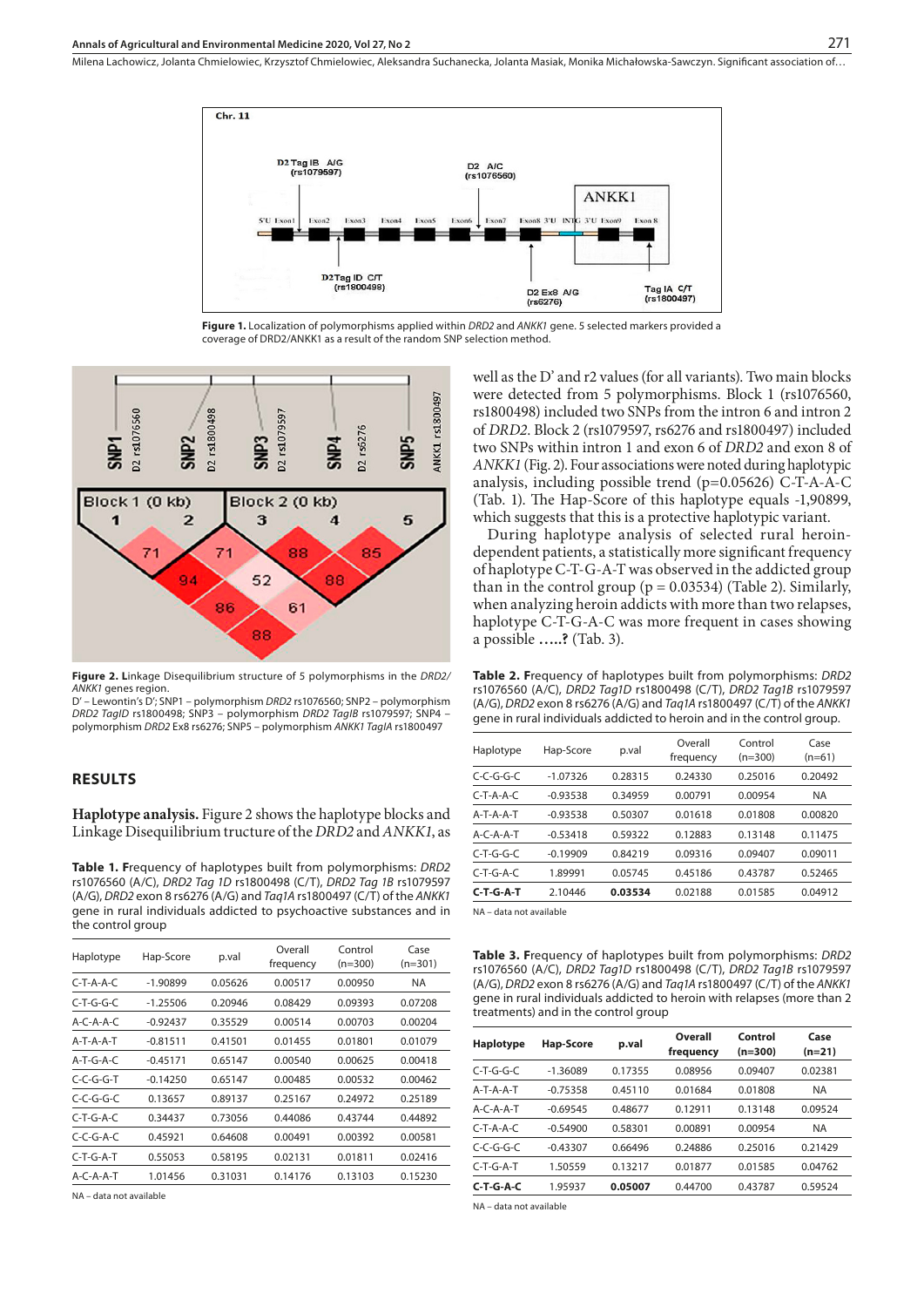Milena Lachowicz, Jolanta Chmielowiec, Krzysztof Chmielowiec, Aleksandra Suchanecka, Jolanta Masiak, Monika Michałowska-Sawczyn . Significant association of…

# **DISCUSSION**

The study focused on the analysis of haplotypes composed of polymorphic variants located in the *DRD2/ANKK1* region in subjects addicted to psychoactive substances, and in a group of patients from a control group. During the first analysis of 301 rural patients from the drug rehabilitation centre, the result at a level of possible trend was observed, which indicated the probable role of a protective haplotype. Interestingly, the significance or possible trend appeard during the analysis of all HD subjects and those with two or more relapses in the last two years. Haplotypes C-T-G-A-T and C-T-G-A-C are typical of the HD group. Despite the small number of subgroups, a specific haplotype was obtained at a significant level. This may be related to the selection of polymorphic sites building those haplotypes, and their association with the addiction by means of the dopaminergic system in the brain.

Because dopamine is a key factor in the transmission of signal by neurons in the reward system, a research study on the variants in addictive disorders is of great importance. It is worth emphasizing that both the limbic and cortical areas are the locations of D1 receptors expression, whereas the ventral tegmental area, nucleus accumbens (D2), and in the Islands of Calleja (D3) are the sites of D2 and D3 receptors expression; however, they both facilitate the addictive processes [40].

The *ANKK1 TaqIA* is included in the group of key variants involved in the process of addiction, although recent research has indicated that variants found within *ANKK1* and *TTC12* may be treated as phenotypes influencing addiction [15, 19, 41, 42]. The protective effect of the G-C-A haplotype, the A-T-G haplotype (comprising opposite alleles) in the same three variants (rs11604671-rs4938015-rs2303380) has been observed to increase risk of nicotine dependence in two different populations [43]. Moreover, haplotypes in the same region influence the risk of developing alcohol dependence [44].

The presence of *T* allele (*TaqIB B1* allele) in the rs1079597 among people of Caucasian origin was associated with an undoubtedly lower number of binding sites, and a decreased density of dopamine D2 receptors, compared to individuals without this variant [45, 46]. Wang et al. observed that *DRD2*  was expressed in opiate-dependent subjects on a lower level when compared with controls. In the current study, a higher number of the T allele was found in the heroin-dependent individuals, which allows the conclusion that the T allele of rs1079597 increases the probability of developing heroin dependence [47]. The same conclusions are found in other studies [1, 28].

It was also observed that heroin dependence remained in significant association with *DRD2* rs6275. A lower frequency of heroin dependence was found in subjects with the AA genotype, which shows that the predisposition of rs6275 AA carriers to develop a heroin addiction is decreased. Variant rs6275 is a His313 synonymous polymorphism in the sixth exon of the *DRD2* gene. It was mentioned as a factor having loose association with disease vulnerability in the Indian population, and as a polymorphic locus which modulates methadone treatment [48, 49]. Methadone is effective in treating opioid dependence. Nevertheless, its influence is conditioned with a personalized approach to methadone maintenance with basis in genetics. There is evidence of a strong correlation between bias in synonymous codon usage

and the level of gene expression with the rs6275 SNP [50]. The minor *T* allele of rs6275 is found close to the synonymous rs6277 SNP (Pro319Pro), which results in a modified mRNA folding, decrease in mRNA stability and protein synthesis, as well as decreased expression of D2 receptor in the context of dopamine regulatory system [51]. Taking into account the relationship between rs6275 and rs6277, the molecular functioning according to which they act may be of a high similarity [49].

# **CONCLUSIONS**

This study shows the association of haplotype built from polymorphic variants located in *DRD2*/*ANKK1* region with heroin dependence, and possible trends with substance dependence and heroine relapse. At this stage, it is not possible to state whether the statistically significant haplotypes discovered are typical of HD or a higher relapse rate. Studies by other researchers, as mentioned above, are differ from those obtained in the current study. However, they do indicate a similar research direction; therefore, it is necessary to carry out larger-scale studies. Nevertheless, the significance obtained may determine the direction of further research, both in the group of subjects dependent on psychoactive substances (e.g. polysubstance drug abuse) and other homogeneous subgroups.

# **FUNDING**

This research was funded by National Science Centre, Poland, grant number UMO-2015/19/B/NZ7/03691.

## **CONFLICTS OF INTEREST**

The authors declare they have no conflict of interest.

## **REFERENCES**

- 1. Vereczkey A, Demetrovics Z, Szekely A, Sarkozy P, Antal P Szilagyi A, et al. Multivariate analysis of dopaminergic gene variants as risk factors of heroin dependence. PLoS One. 2013; 8e66592.
- 2. Levran O, Randesi M, da Rosa JC, Ott J, Rotrosen J, Adelson M, et al. Overlapping dopaminergic pathway genetic susceptibility to heroin and cocaine addictions in African Americans. Ann Hum Genet. 2015; 79: 188–98.
- 3. Burns JA, Kroll DS, Feldman DE, Kure Liu C, Manza P, Wiers CE, et al. Molecular Imaging of Opioid and Dopamine Systems: Insights into the Pharmacogenetics of Opioid Use Disorders. Front Psychiatry. 2019; 10: 626.
- 4. Zhou Y, Leri F, Cummins E, Kreek MJ. Individual differences in gene expression of vasopressin, D2 receptor, POMC and orexin: vulnerability to relapse to heroin-seeking in rats. Physiol Behav. 2015; 139: 127–135.
- 5. Solinas M, Belujon P, Fernagut PO, Jaber M, Thiriet N. Dopamine and addiction: what have we learned from 40 years of research. J Neural Transm (Vienna). 2019; 126: 481–516.
- 6. Keramati M, Gutkin B. Imbalanced decision hierarchy in addicts emerging from drug-hijacked dopamine spiraling circuit. PLoS One. 2013; 8: e61489.
- 7. Ikemoto S, Bonci A. Neurocircuitry of drug reward. Neuropharmacology. 2014; 76 Pt B: 329–41.
- 8. Girault JA. Signaling in striatal neurons: the phosphoproteins of reward, addiction, and dyskinesia. Prog Mol Biol Transl Sci. 2012; 106: 33–62.
- 9. Chen YH, Lin BJ, Hsieh TH, Kuo TT, Miller J, Chou YC, et al. Differences in Nicotine Encoding Dopamine Release between the Striatum and